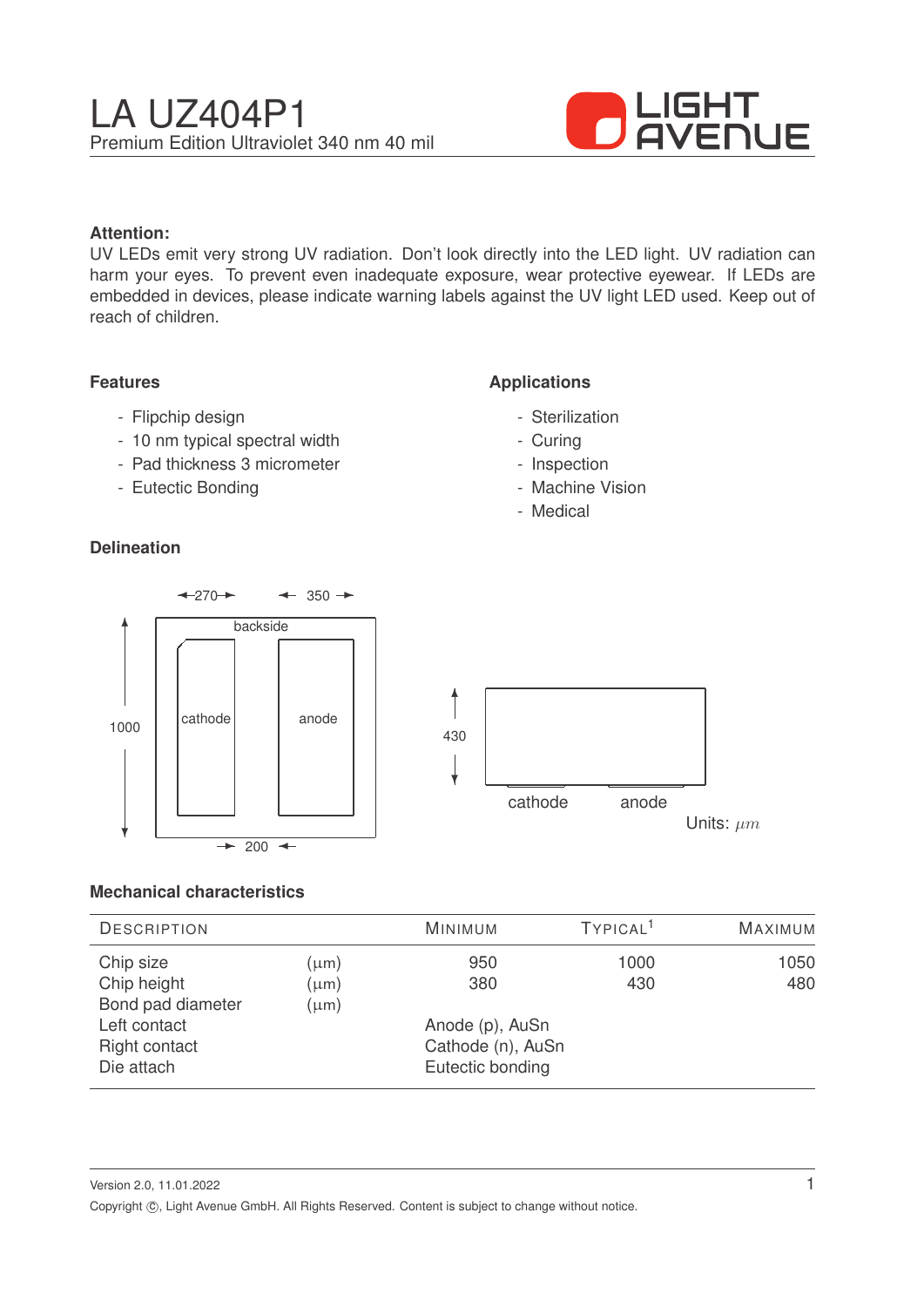

# Electro-optical characteristics ( $T_A = 25^{\circ} \text{C}$ )<sup>2</sup>

| <b>PARAMETER</b> | <b>SYMBOL</b>    | CONDITION              | MIN.                               | TYP <sup>1</sup> | MAX. | Unit |
|------------------|------------------|------------------------|------------------------------------|------------------|------|------|
| Forward voltage  | $V_F$            | $I_F = 350 \text{ mA}$ |                                    | 5.00             |      |      |
| Reverse voltage  | $V_R$            |                        | not designed for reverse operation |                  |      |      |
| Peak wavelength  | $\lambda_{peak}$ | $I_F = 350 \text{ mA}$ | 335                                | 340              | 345  | nm   |
| Radiant power    | $\Phi_e$         | $I_F = 350 \text{ mA}$ | 20                                 | 45               |      | mW   |
|                  |                  |                        |                                    |                  |      |      |

## $\mathsf{Maximum}$  ratings  $(T_A = 25^{\circ} \mathsf{C})^3$

| PARAMETER                   | <b>SYMBOL</b> | VALUE   | Unit         |
|-----------------------------|---------------|---------|--------------|
| Operating temperature range | $T_{op}$      | $-1060$ | $^{\circ}$ C |
| Forward current             | $1_F$         | 350     | mA           |
| Pulse current               | $_{IP}$       | 350     | mA           |
| Junction temperature        | $T_i$         | 85      | $^{\circ}$ C |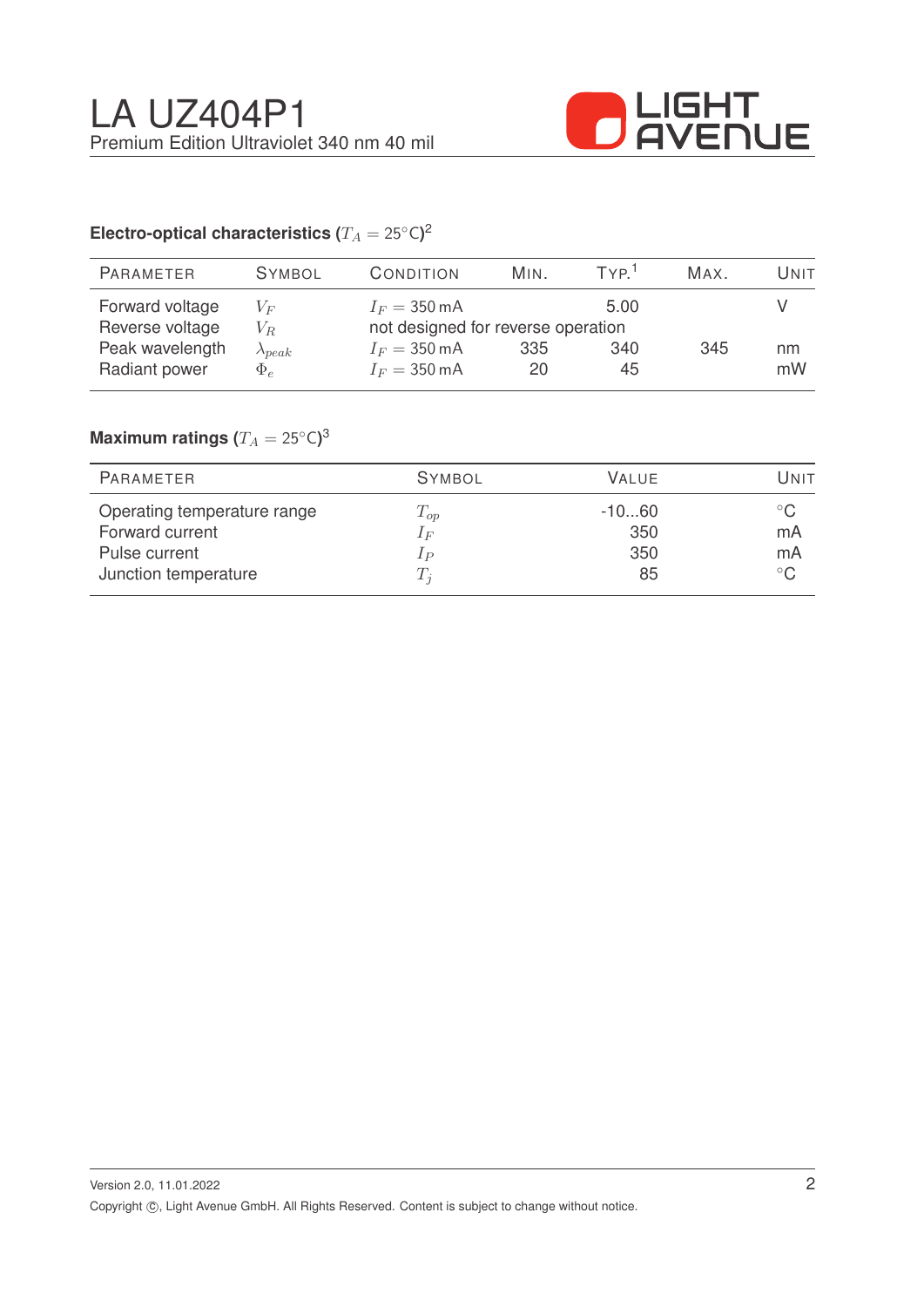

## **Handling and Storage Conditions**

Storage time for wafers in sealed condition is not limited by the die itself, but may be limited by the adhesion of the blue foil (storage ambient conditions:  $T_a = 15...30^{\circ}$ C; relative humidity: < 60%, vertical storage). Customer has to make sure that there is no glue from the adhesive foil on the backside either by a die shear test or by visual inspection of the backside before production. The hermetically sealed shipment lot shall be opened under temperature and moisture controlled cleanroom environment only. Customers have to follow the according rules for desposition as the material can be hazardous for humans and the environment. Chips are placed on a blue foil, which may contain the following substance in a concentration of circ.18% wt: Bis (2 ethyl(hexyl)phthalate) (DEHP) [CAS #: 117-81-7; EC # 204-211-0]. Dice have to be handled ESD sensitive.

#### **Packing**

Chips are placed on a blue foil inside a 6 inch ring or alternatively on a blue foil (mylar). For shipment the wafers of a shipment lot are arranged to stacks. Please use the recycling operators familiar to you. If required you can ask for our help. Please get in touch with your nearest sales office. By agreement we will take packing material back, if sorted. Transport costs of any kind must be paid by customers. For packing material that is returned to us unsorted or which we are not obliged to accept, any costs incurred will be invoiced to you.

### **Design Objectives**

The chip design was developed and released based on the producer's standard assembly procedures and packaging. Bond strength properties are in accordance to MIL-STD-750D, method 2037. Whether the chip fits to the customer's products with its according die and wire bond procedures and packaging must be evaluated by the customer himself. If workability problems arise after this release a mutually conducted problem solving procedure has to be set up, if the chips are suspected of contributing to the problems.The chips are produced with best effort, but on chip level a subset of the chip characteristics can be determined only. Performance of the chip in the customer's products can only be determined by the customer himself.

#### **Returns and Complaints**

For complaints and returns of material a RMA-number is necessary. Samples for analysis purposes can be send to us without credit.

### **Shipping Conditions**

If not otherwise arranged, the "General Terms of Business of Light Avenue GmbH" apply for any shipment. If this document is not familiar to you, please request it at our nearest sales office.

Version 2.0, 11.01.2022 Copyright ©, Light Avenue GmbH. All Rights Reserved. Content is subject to change without notice.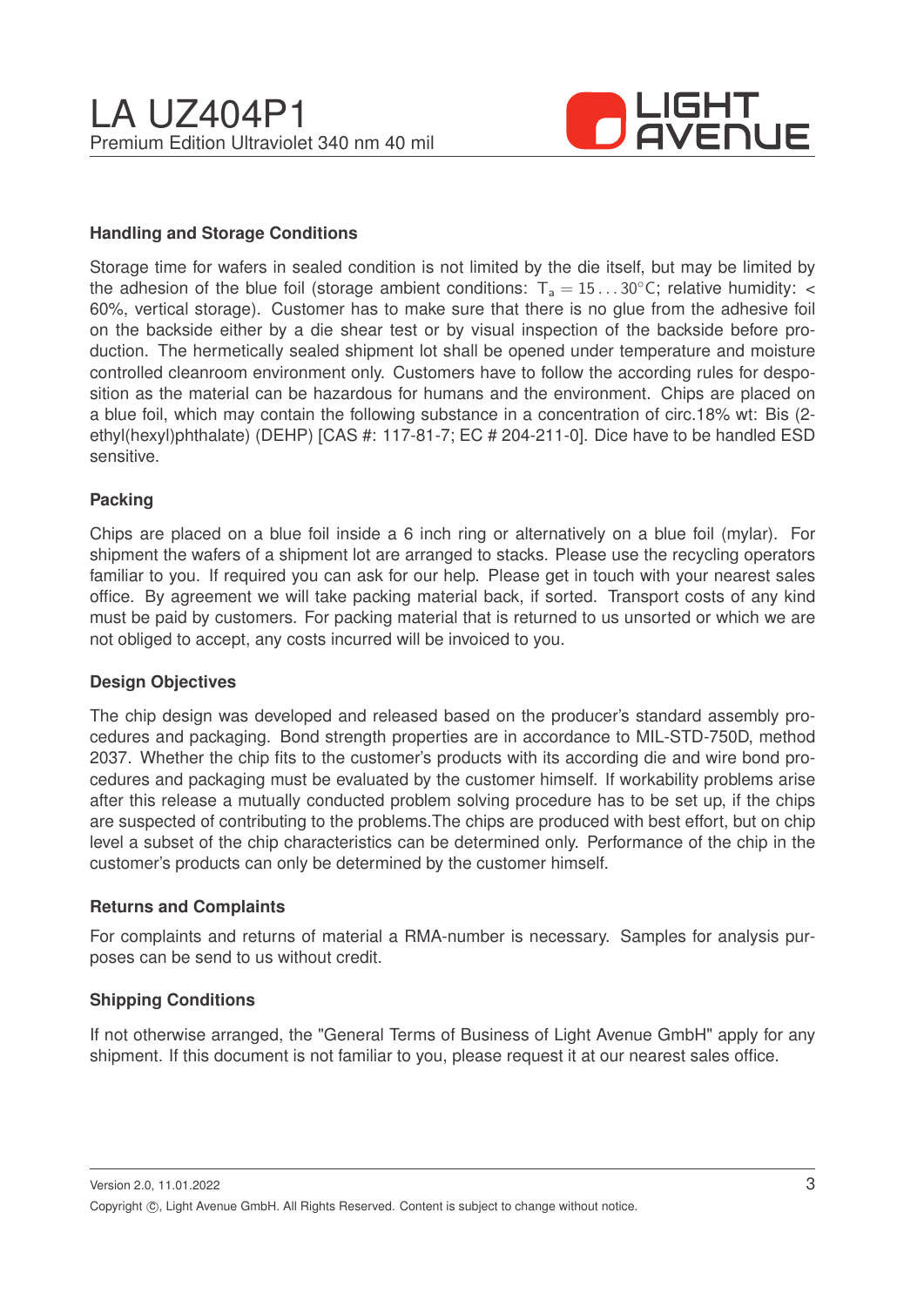

## **Disclaimer Attention please!**

- **Components used in life-support devices or systems must be expressly authorized for such purpose!**

Critical components<sup>4</sup> may only be used in life-support devices<sup>5</sup> or systems with the express written approval by us.

- All products, product specifications and data to improve reliability, function, design or otherwise are subject to change without notice .
- Light Avenue GmbH, its affiliates, agents, and employees, and all persons acting on its or their behalf, disclaim any and all liability for any errors, inaccuracies or incompleteness contained in any datasheet or in any other disclosure relating to any product. Light Avenue makes no warranty, representation or guarantee regarding the suitability of the products for any particular purpose or the continuing production of any product. To the maximum extent permitted by applicable law, Light Avenue disclaims (i) any and all liability arising out of the application or use of any product, (ii) any and all liability, including without limitation special, consequential or incidental damages, and (iii) any and all implied warranties, including warranties of fitness for particular purpose, non-infringement and merchantability. Statements regarding the suitability of products for certain types of applications are based on Light Avenue's knowledge of typical requirements that are often placed on Light Avenue's products in generic applications. Such statements are not binding statements about the suitability of products for a particular application. It is the customer's responsibility to validate that a particular product with the properties described in the product specification is suitable for use in a particular application. Parameters provided in datasheets and/or specifications may vary in different applications and performance may vary over time. All operating parameters, including typical parameters, must be validated for each customer application by the customer's technical experts. Product specifications do not expand or otherwise modify Light Avenue's terms and conditions of business, including but not limited to the warranty expressed therein. Except as expressly indicated in writing, Light Avenue's products are not designed for use in medical, life-saving, or life-sustaining applications or for any other application in which the failure of the Light Avenue product could result in personal injury or death. Customers using or selling Light Avenue products not expressly indicated for use in such applications do so at their own risk. Please contact authorized Light Avenue personnel to obtain written terms and conditions regarding products designed for such applications. No license, express or implied, by estoppel or otherwise, to any intellectual property rights is granted by this document or by any conduct of Light Avenue. Product names and markings noted herein may be trademarks of their respective owners.
- The information describes the type of component and shall not be considered as assured characteristics. Due to technical requirements components may contain dangerous substances. For information on the types in question please contact our Sales Organization.
- Lead free product RoHS compliant.
- The quality level of the final visual inspection shall comply to an AQL of 1.0 (according to MIL-STD-105E, level II), if the customer performes an incoming visual inspection of a shipment.